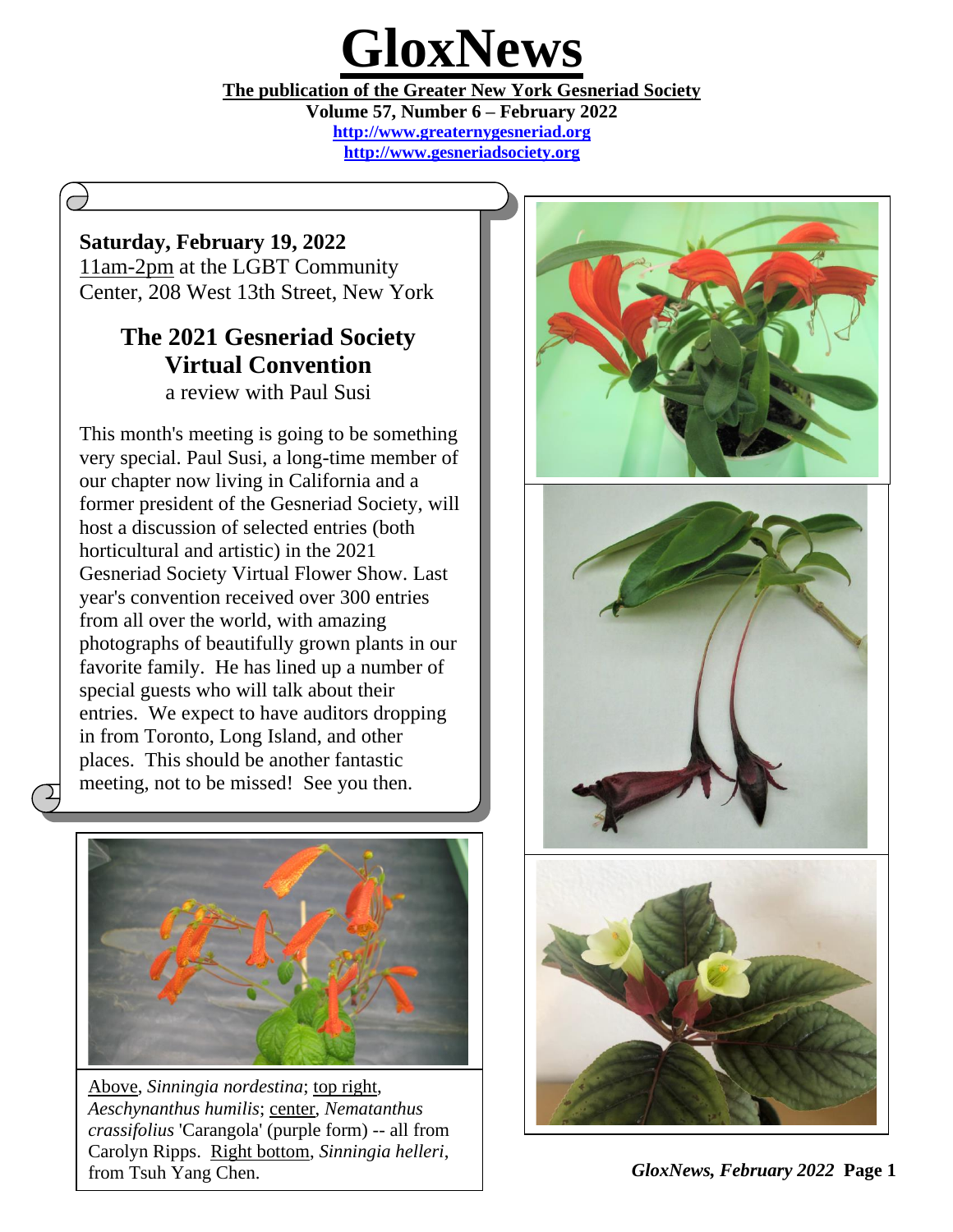### **Officers and Directors 2021 - 2022**

| President                     | Megan Nelson                    |  |
|-------------------------------|---------------------------------|--|
| <b>Vice President</b>         | Gary Vellenzer                  |  |
| <u>Treasurer</u>              | Michael Riley                   |  |
|                               | Corresponding Secr. Carol Smith |  |
| Recording Secr. Edwin Hittig  |                                 |  |
| Membership                    | <b>Brigitte Lifschitz</b>       |  |
|                               | 222 West 83rd Str., #7C         |  |
|                               | New York, NY 10024              |  |
| <u>Historian</u>              | vacant                          |  |
| <b>Directors</b>              | Gussie Farrice,                 |  |
|                               | Al Romano, Sandy Guzik          |  |
|                               |                                 |  |
| <b>Committee Chairpersons</b> |                                 |  |
| <b>GS</b> Liaison             | Carolyn Ripps                   |  |
| Education/Outreach            |                                 |  |
|                               | Brigitte Lifschitz              |  |
| <b>Little Show</b>            | Michael Riley and               |  |
| Gary Vellenzer                |                                 |  |
| <b>Plant Sales</b>            | <b>Gussie Farrice</b>           |  |
| Program                       | Gary Vellenzer                  |  |
| Propagation                   | Carolyn Ripps                   |  |
| <b>Hospitality</b>            | Al Romano                       |  |
| Raffle                        | Zabel Meshejian                 |  |
| Past President                | Carolyn Ripps                   |  |
| <b>Ways &amp; Means</b>       | Carolyn Ripps                   |  |
|                               | Editor, GloxNews Tsuh Yang Chen |  |

 *(email piabinha@yahoo.com*)

GLOX NEWS is the official publication of the Greater New York Gesneriad Society, a chapter of **The Gesneriad Society** (formerly AGGS). It is published monthly, except July and August. GNYC annual dues are \$30 for individuals, platinum memberships are \$40, and family memberships are \$60. Send dues and address changes to the Membership Chair. Article submissions should be emailed to the Editor.

Dues for the Gesneriad Society are separate from the NYC chapter dues. Membership to the Gesneriad Society includes subscription to GESNERIADS, the society's journal. For more information, visit gesneriadsociety.org.

## NOTE TO EDITORS

Usage of material from the GLOX NEWS is permitted with the provision that credit is given to the publication and the original author and that no editing is done without permission from the original author.

#### PRINTING SCHEDULE AND DEADLINE INFORMATION

The deadline for submissions to the GLOX NEWS is the Saturday two weeks before the chapter meeting. . Electronic submissions are encouraged and can be emailed t[o piabinha@yahoo.com.](mailto:piabinha@yahoo.com)

**President's Message** – January 2022

It's become a GNYGS tradition to hold one program each spring devoted to the previous year's Gesneriad Society Convention Flower Show winners. In the past, we've eagerly awaited the Society's official release of the top exhibits' photos, and *ooh'ed* and *ahh'ed* as they are presented at a monthly meeting.

This year, thanks to GNYGS Vice President and Programs chair Gary Vellenzer, we're in for a very special Convention Flower Show presentation. The 2021 Virtual Flower Show Coordinator (and former longtime member of GNYGS) Paul Susi will join us via Zoom to show us the "best of the best" from last year's virtual Convention. Paul has promised to bring along some special guests, and the winners themselves are guaranteed to impress.

If you're a member of the Gesneriad Society (and if you aren't, you really ought to join!), you've likely already received the latest copy of *Gesneriads* journal and with it, all the details about the 2022 Convention in Tacoma, WA. If all goes as planned, this will be the first in-person Convention since 2019, and you can tell that the organizers are excited to welcome attendees from around the world.

If you are able to attend, this year's Convention promises to be one for the ages. Between plant sales, the live auction, sightseeing trips, educational seminars (including one from Sadie Barber, who presented at GNYGS a few years ago), and the flower show, there's so much to see and to learn.

If you can't make the trip, though, you can trust that GNYGS will bring the Convention winners to you at a future meeting.

Hope to see you on the 19th. Remember to bring your donations to the plant sales table, as well as your entries for the Little Show. *Megan*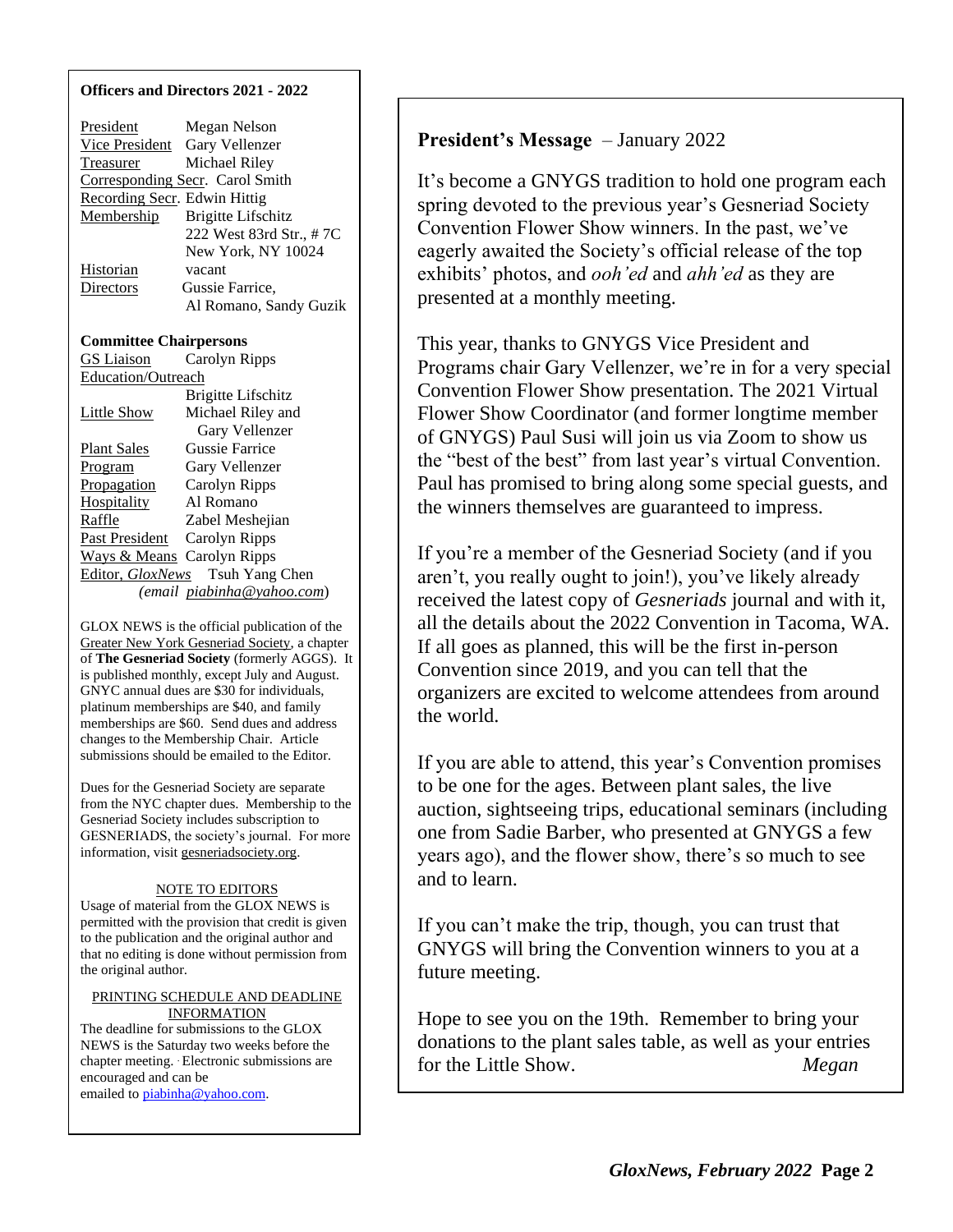## **Do You Grow These Petrocosmea Species?** by Beverley Williams

(*reprinted from the Toronto African Violet and Gesneriad Society Newsletter, December 2021; Gillian Smith, Editor*)

Do any of these *Petrocosmea* seem familiar? *Petrocosmea* names are very much confused. Over the past few years a number of species have been identified and renamed.



left*: Petrocosmea rotundifolia* (grown and photographed by Beverley Williams)

Many growers have been growing this *Petrocosmea* as *Petrocosmea minor* for several years. It was first introduced into cultivation from China in the1990's where it grows on limestone rock faces in Yunnan. Recently it has been correctly identified and has been renamed. It is now called *Petrocosmea rotundifolia*.

Right: *Petrocosmea minor* (grown and photographed by Qiu Zhi-Jing)

This is the true *Petrocosmea minor* which was recently exhibited at the virtual Gesneriad Society Show in July 2021 by Qiu Zhi-Jing. It has also been known as *Petrocosmea menglianensis* and *Petrocosmea "yumebutai".*





Left: *Petrocosmea cryptica* (grown by Nancy Ley; photographed by Ron Myhr)

*Petrocosmea cryptica*. This species has distinctively shiny leaves with a bumpy (bullate) texture. It has had a bit of tortuous taxonomic history, having been grown for years as *Petrocosmea rosettifolia* and *Petrocosmea* G25KCOO.

Right: *Petrocosmea glabristoma* (grown and photographed by Men-Qi Han)

*Petrocosmea glabristoma* has long been widely grown as *Petrocosmea barbata*. It has some floral variation, especially in the degree of lavender shading in the flower. Flowers vary in size and can be either pale lavender or white. In all cases there are two yellow splotches in the throat.

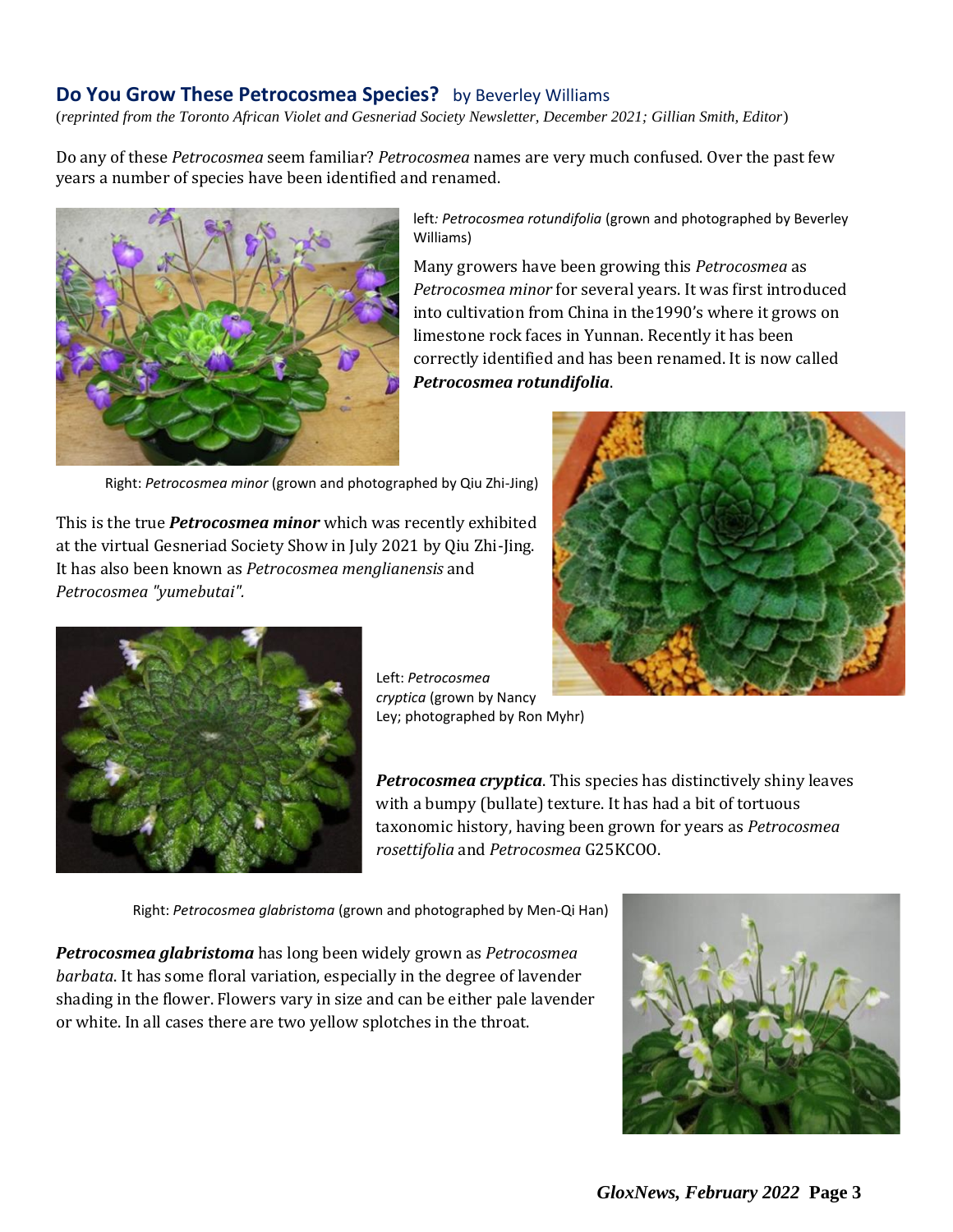## **Do You Grow These Petrocosmea Species? (continued)**



Left: *Petrocosmea yanshanensis* (grown and photographed by Ray Drew)

Right: *Petrocosmea yanshanensis* (grown and photographed by Beverley Williams)



The form of this species shown here was originally introduced as *Petrocosmea duclouxii* (image on the right) in the late 1990s, and has also been grown as *Petrocosmea grandiflora*, *Petrocosmea thermopunctata* and *Petrocosmea floribunda.* It has limited distribution in the wild, growing primarily in cracks in rocky limestone cliffs in southeastern Yunnan, China, at around 2000m. Han Meng-Qi, a botanical researcher in China who has published extensively on *Petrocosmea*, has identified plants on the GRW previously posted as *Petrocosmea duclouxii* and *Petrocosmea grandiflora* as actually *Petrocosmea yanshanensis*. While there are differences among the three plants on the GRW site, Mr. Yan notes that these are within the normal variation seen within the populations of the species.



Left: *Petrocosmea* ×*longianthera* (grown and photographed by Hung Nguyen)

*Petrocosmea* **×***longianthera* is a natural hybrid described formally in 2011. There is some uncertainty about this identification. Introduced into cultivation by Jim Roberts in 2011, who found it on a trip to China. It was originally distributed as *Petrocosmea* JR 2011 sp. 'A', and later as *Petrocosmea coerulea*.

*Petrocosmea chiwui* was previously distributed as *Petrocosmea iodioides*. [grower and photographer unkown]

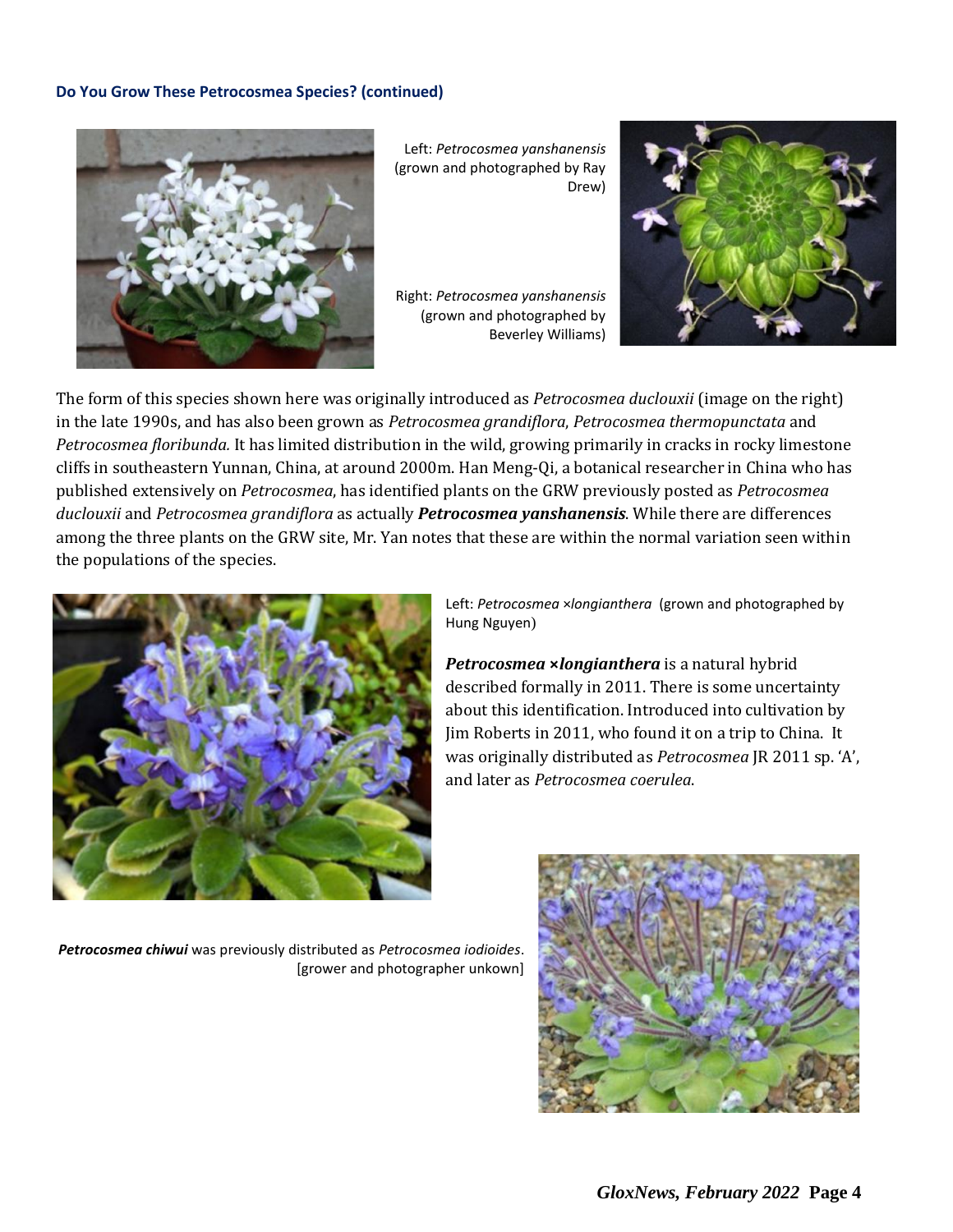## **Do You Grow These Petrocosmea Species? (continued)**



Left: *Petrocosmea chrysotricha* (grown by Nancy Carr; photographed by Ron Myhr)

This species has long been grown as *Petrocosmea begoniifolia*, but a recent paper has shown that the plant in cultivation is in fact *Petrocosmea chrysotricha.*

Are you confused yet? As more species are found, more questions are being asked as to what the correct name is. Keep your renaming/labeling materials handy as I am sure that there will be more name changes as more of this genus's species becomes known and are identified correctly. I would like to acknowledge the work of Ron Myhr in consultation with Chinese botanists and growers

for his help in changing the names, information, and pictures on the Gesneriad Reference Web (https://gesneriads.info/genus/petrocosmea/?ref-cat=species).

# **SUMMARY OF PETROCOSMEA NAME CHANGES**

| <b>Former or Previous Name</b>                                                                            | <b>Correct Name</b>       |
|-----------------------------------------------------------------------------------------------------------|---------------------------|
| Petrocosmea JR 2011 sp. 'A'<br>Petrocosmea coerulea                                                       | Petrocosmea ×longianthera |
| Petrocosmea iodioides                                                                                     | Petrocosmea chiwui        |
| Petrocosmea begoniifolia                                                                                  | Petrocosmea chrysotricha  |
| Petrocosmea species G25KCOO<br>Petrocosmea rosettifolia                                                   | Petrocosmea cryptica      |
| Petrocosmea barbata                                                                                       | Petrocosmea glabristoma   |
| Petrocosmea menglianensis<br>Petrocosmea "yumebutai"                                                      | Petrocosmea minor         |
| Petrocosmea minor<br>Petrocosmea 'Chinese No. 5'                                                          | Petrocosmea rotundifolia  |
| Petrocosmea duclouxii<br>Petrocosmea floribunda<br>Petrocosmea grandifloria<br>Petrocosmea thermopunctata | Petrocosmea yanshanensis  |

As of October 2021 (Subject to Change)